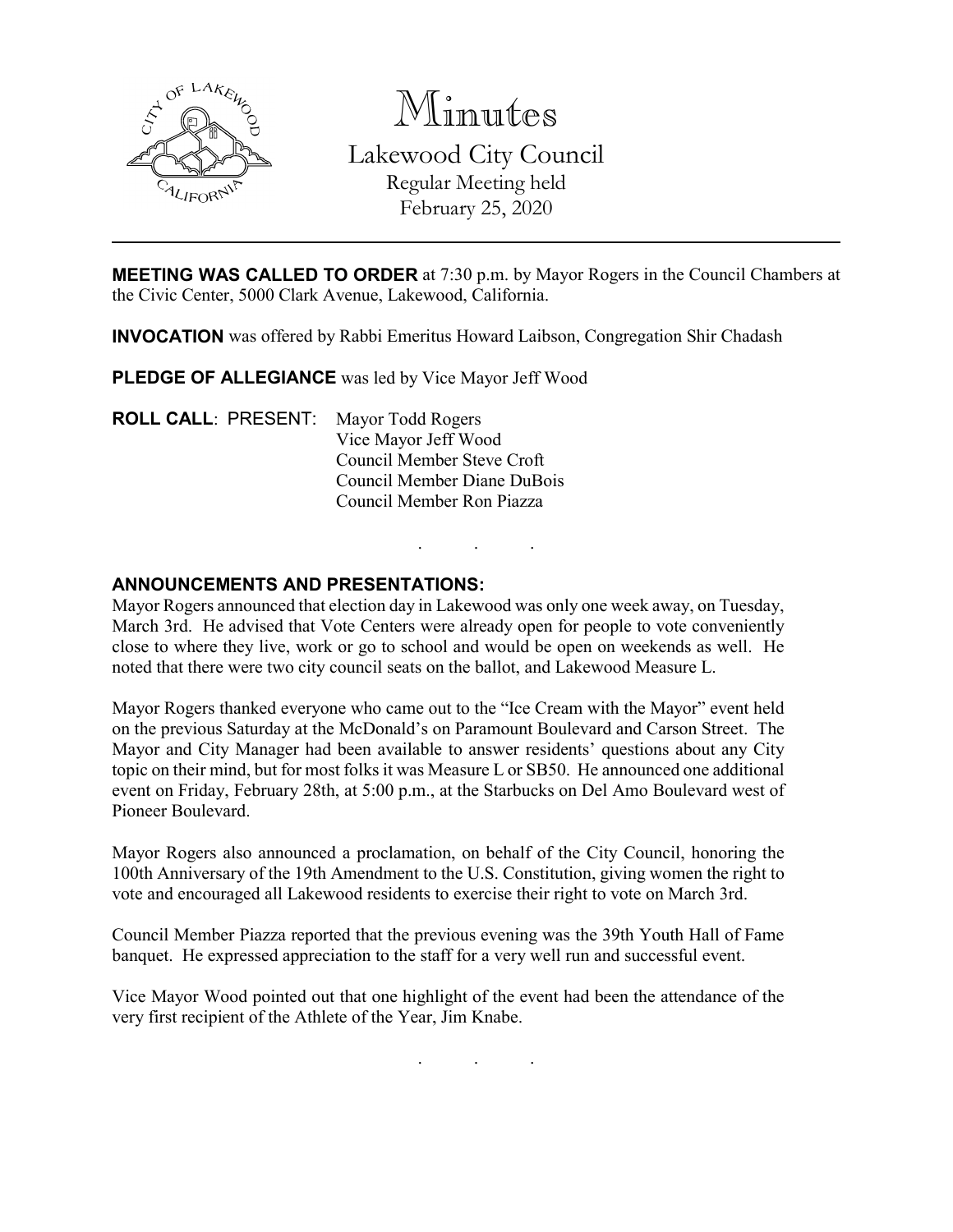City Council Minutes February 25, 2020 Page 2

# **ROUTINE ITEMS:**

At the request of Council Member Piazza, Mayor Rogers stated that Routine Item 7 would be considered separately.

COUNCIL MEMBER CROFT MOVED AND VICE MAYOR WOOD SECONDED TO APPROVE ROUTINE ITEMS 1 THROUGH 6.

- RI-1 Approval of Minutes of the Meeting held November 26, 2019
- RI-2 Approval of Personnel Transactions
- RI-3 Approval of Registers of Demands
- RI-4 Approval of Report of City Council Committees' Activities
- RI-5 Approval of Monthly Report of Investment Transactions January 2020
- RI-6 RESOLUTION NO. 2020-3; A RESOLUTION OF THE CITY COUNCIL OF THE CITY OF LAKEWOOD APPOINTING A MEMBER AND ALTERNATE(S) TO THE LOS ANGELES GATEWAY REGION INTEGRATED REGIONAL WATER MANAGEMENT JOINT POWERS AUTHORITY GOVERNING BOARD

UPON ROLL CALL VOTE, THE MOTION WAS APPROVED:

AYES: COUNCIL MEMBERS: Croft, DuBois, Wood, Piazza and Rogers NAYS: COUNCIL MEMBERS: None

RI-7 Approval of Amendment No. 8 to the Agreement with City Light and Power Confirming a Change in Ownership

Council Member Piazza requested staff provide more information on the proposed change in ownership.

Director of Public Works, Lisa Rapp, stated that City Light and Power had been an outstanding service provider since the initiation of their contract. She explained that the original agreement had a clause which required the original owner, William Simmons, Sr., to retain at least a fifty percent interest in the company, and that after more than twenty years into the contract, Mr. Simmons was looking to step back from the day-to-day operation of the company noting that his family would retain a 35 percent ownership, with his sons, Tom and Bill, Jr. remaining in management.

Tom Simmons, City Light and Power, expressed appreciation for the great relationship with the City over the years of the contract to date. He stated that the company was a 24/7 operation, available to respond whenever lighting needed to be replaced. He stressed that the change in ownership did not reflect an acquisition, but rather a new partnership. He also noted that there would be no staff changes and that as part of the new partnership agreement, he and Bill, Jr. would continue to manage the company for at least another five years.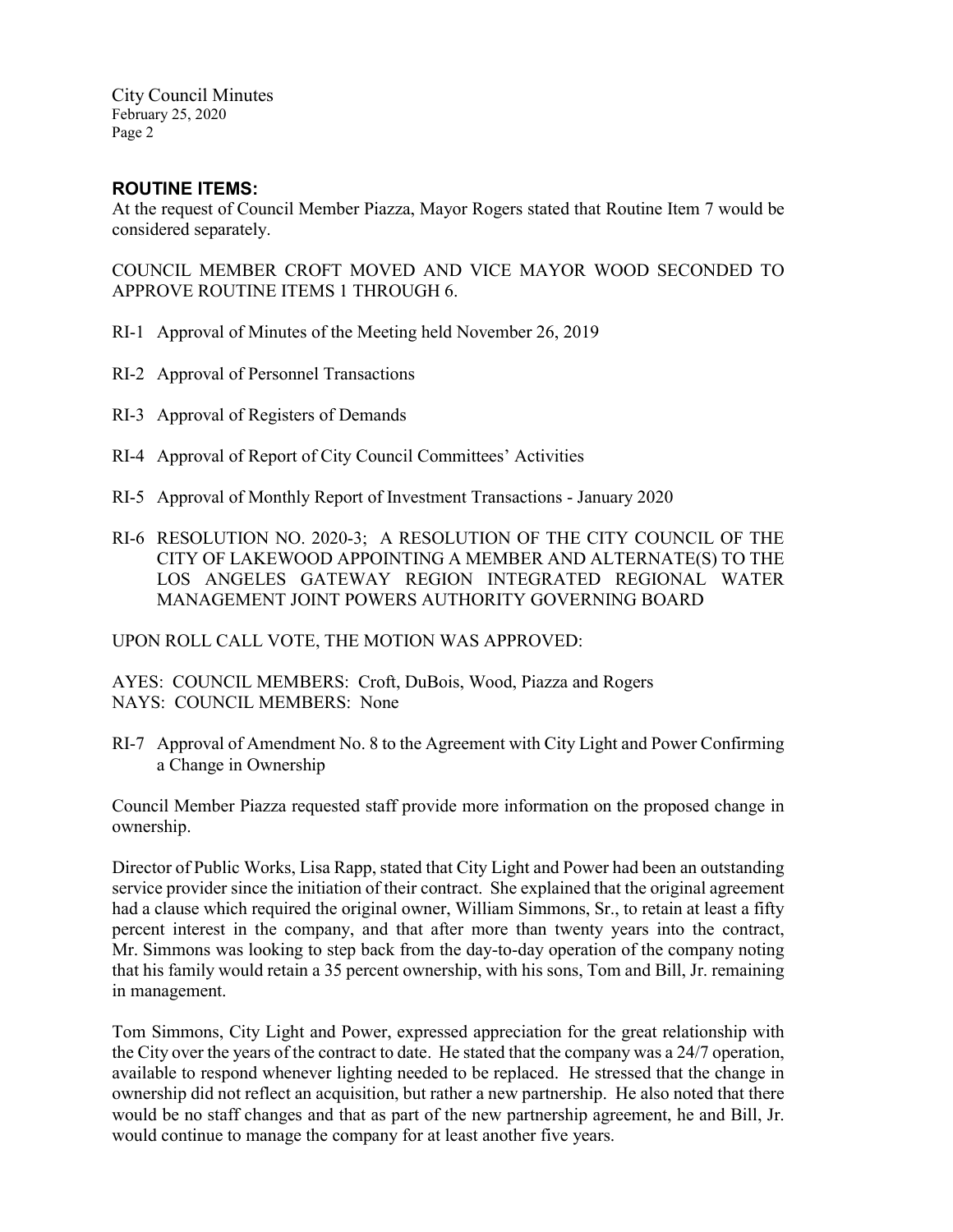City Council Minutes February 25, 2020 Page 3

#### **ROUTINE ITEMS:** - Continued

City Attorney Steve Skolnik advised that when this change of ownership had been brought up, it was also noted that the term of the agreement would be ending relatively soon, at which time the City Council would have the opportunity to evaluate the company performance and the City's needs going forward.

Alan Gafford, Long Beach, raised the issue of the new partner, the Hunt Company of El Paso, Texas, and stated it would be beneficial to know more about them.

COUNCIL MEMBER CROFT MOVED AND COUNCIL MEMBER PIAZZA SECONDED TO APPROVE ROUTINE ITEM 7. UPON ROLL CALL VOTE, THE MOTION WAS APPROVED:

. . .

AYES: COUNCIL MEMBERS: Croft, DuBois, Wood, Piazza and Rogers NAYS: COUNCIL MEMBERS: None

# **3.1 • PREVIEW OF 2020 EARTH WALK EVENT**

Recreation and Community Services Director Valarie Frost displayed slides and made a presentation based on the report in the agenda. She stated that the 2020 Earth Walk Event was scheduled for Saturday, March 14th at Monte Verde Park. Since 2005, the event had provided participants with education on environmental practices, such as water conservation and recycling, to promote a healthy and sustainable future. She noted that there would be vendor displays throughout the park and activities for all ages, including a nature walk and talk along Monte Verde's quarter-mile accessible walking path. It was the recommendation of staff that the City Council receive and file the preview of the 2020 Earth Walk event.

MAYOR ROGERS STATED THAT THERE BEING NO OBJECTION, THE ITEM WAS ORDERED RECEIVED AND FILED.

. . .

#### **SUCCESSOR HOUSING ACTIONS**

1. Approval of Registers of Demands COUNCIL MEMBER CROFT MOVED AND COUNCIL MEMBER DUBOIS SECONDED TO APPROVE THE REGISTER OF DEMANDS. UPON ROLL CALL VOTE, THE MOTION WAS APPROVED:

AYES: COUNCIL MEMBERS: Croft, DuBois, Wood, Piazza and Rogers NAYS: COUNCIL MEMBERS: None

. . .